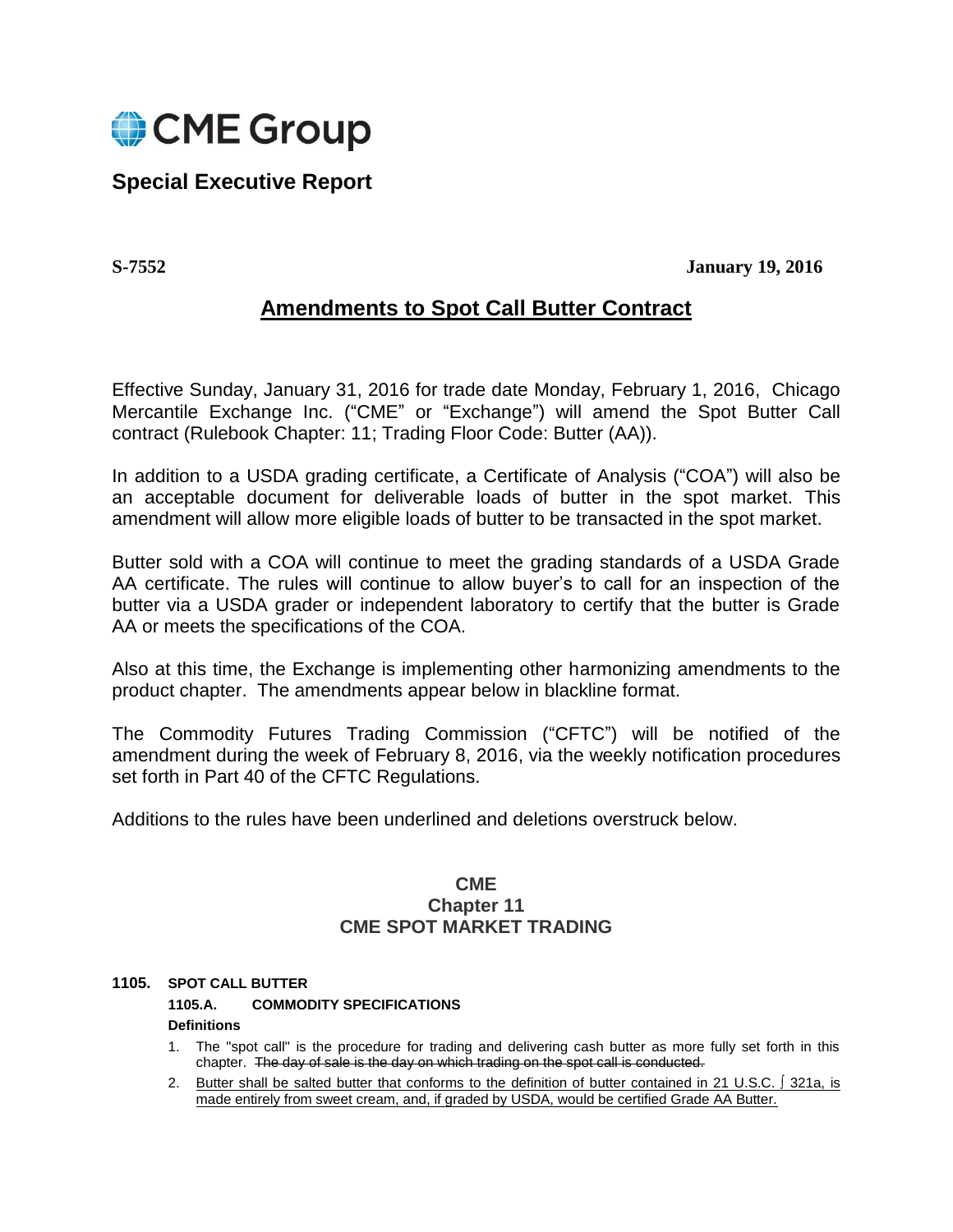23. A "carlot" consists of between 40,000 and 43,000 pounds, net weight, of salted butter in not more than three lots, none under 100 boxes, which may be manufactured by different plants. No carlot shall consist of more than three brand names. The butter must be uniform in color and salt. The butter must be manufactured on or before the date of sale.

34. "Certificate of Analysis" means a document certifying the following with respect to the butter being offered for sale: (a) the warehouse or plant location; (b) the storage lot, and if applicable, release number; (c) the number of boxes and the marked weight; (d) the date in storage; (e) that the butterfat content of the butter is equal to or greater than eighty (80) percent by weight of milkfat; (f) that the moisture content is less than or equal to eighteen (18) percent by weight; (g) that the salt content is not less than 1.2 percent nor more than two (2) percent by weight; (h) that the standard plate count is less than five thousand (5,000) per gram; (i) that coliforms are less than 10 per gram; and that the yeast and mold count is less than twenty (20) per gram.

5. "Fresh Butter" shall be butter that, on the day of sale, has been in cooler rooms or freezer rooms of approved plants for 15 calendar days or less, or cold storage warehouses for 24 calendar days or less from date of manufacture of the earliest churning in the carlot at temperatures not to exceed 45 degrees Fahrenheit.

46. "Storage Butter" shall be butter that, on the day of sale, has been in cold storage or an approved plant 25 calendar days or longer from the date of manufacture of the earliest churning in the carlot at temperatures not to exceed 45 degrees Fahrenheit. Commencing on the 30th calendar day after the date of manufacture of the earliest churning in the carlot, the butter shall be held at temperatures not to exceed 0 degrees Fahrenheit. Storage Bbutter may not be delivered if the day of sale is later than the 10th business day of the 12th month after the month of manufacture of the earliest churning in the carlot. Effective March 1, 2001, to be eligible for sale on or after March 1 of a given year, the butter shall not have been produced or stored prior to December 1 of the previous year.

7. The "day of sale" is the day on which trading on the spot call is conducted.

8. The "day of tender" is the first business day after the day of sale.

# **1105.B. SPOT CALL**

#### **Trading Schedule**

Contracts shall be scheduled for trading and delivery during such hours and days as determined by CME Spot Market.

# **Price Fluctuations**

The minimum price fluctuation shall be \$.0025 per pound.

The first posted bid (offer) of each trading session shall not be more than \$.01 higher (lower) than the last market price noted for the previous session. Subsequent bids (offers) that would establish or change the market price for the current session, or any responses to posted offers (bids) higher (lower) than the last market price, shall be made in price increments not to exceed \$.01 per pound from the last market price.

#### **Posting Bids and Offerings**

A spot load can only be sold in CME Spot Market when, at the time of offering, the seller has documented possession/ownership of a deliverable load.

#### **Quantities Bid and Offered**

An offer to sell or bid to buy more than one carlot may be accepted in part or in full.

#### **Contract Modifications**

All deliveries must conform to government regulations in force at time of delivery. If any federal governmental agency issues an order, ruling, directive or law that conflicts with the requirements of these Rules, such order, ruling, directive or law shall be construed to take precedence and become part of these Rules.

# **1105.C. SETTLEMENT PROCEDURES**

#### **Seller's Duties**

1. The seller shall provide details about the butter, to the Clearing House by 3:00 p.m. (Chicago time) on the day of sale

The seller shall also, by 3:00 p.m. (Chicago time) on the day of sale, submit to the Clearing House the identity of the seller.

2. The seller shall make the butter available for shipment on the day of sale.

3. The seller shall, by 3:00 p.m. (Chicago time) on the day of tender<del>, which shall be the first business day</del> after the day of sale, deliver to the Clearing House the following: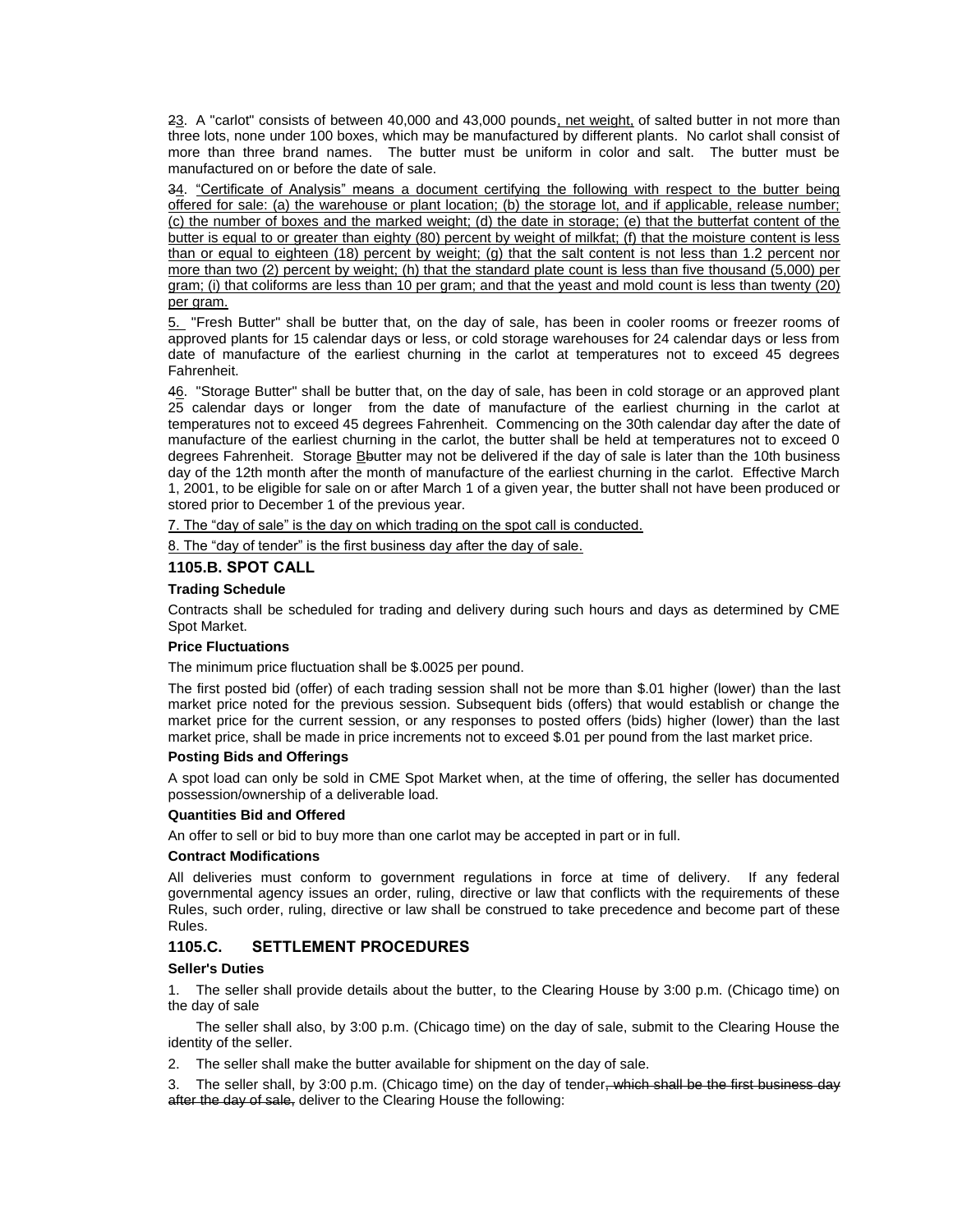- a) A tender notice.
- b) A copy of the USDA grading certificate or a copy of the USDA worksheet indicating that the carlot grades USDA grade AA. Or a copy of the Certificate of Analysis that shows the results of the tests for butterfat, moisture content, standard plate count, coliform, yeast and mold, and salt. The seller will shall deliver to the buyer either the USDA grading certificate, or a copy of the USDA worksheet, or the Certificate of Analysis.
- c) Any other documentation required by the Spot Call Market.

4. A keeping quality test shall not be necessary for delivery on the spot call. However, the seller of a carlot of Fresh Butter Grade AA carlot warrants that, should a 7-day 72 degree Fahrenheit keeping quality test be completed by the USDA within 14 calendar days of day of tender, the tendered carlot would pass such test. Failure to pass such test, if conducted within the prescribed period, shall result in replacement of the failed churnings by the seller and compensation to the buyer for expenses and losses, according to normal industry practices. If the seller elects to have USDA conduct such test at the time of original inspection, favorable results therefrom shall be conclusive the results shall be final and binding on both the buyer and the seller.

5. Sellers who submit late, materially incomplete or erroneous delivery forms or who cause material adjustments to delivery forms shall be fined \$200 per contract per day, payable to the buyer.

#### **Buyer's Duties**

- 1. The buyer shall, by 3:00 p.m. (Chicago time) on the day of sale, submit to the Clearing House the identity of the buyer.
- 2. The buyer shall, by 3:00 p.m. (Chicago time) on the day of tender, notify the Clearing House if the butter is to be inspected.
- 23. The buyer shall be responsible for arranging and providing transportation for the butter.
- 34. The buyer's clearing firm shall make payment by certified check or wire transfer of same day funds to the seller's clearing firm in the amount due as shown by the seller's tender notice by 3:00 p.m. (Chicago time) on the first business day after the day of tender.

#### **Clearing House Responsibilities**

The Clearing House shall make available an invoice that specifies the date and price of sale. The freight differential or discount, if any, shall be credited to the buyer on the invoice.

# **1105.D. DEVIATIONS AND ALLOWANCES**

#### **Discounts for Frozen and for Storage Butter**

If the carlot tendered is fFresh bButter located in a freezer room, it shall be discounted \$.005 per pound. If the carlot tendered is sStorage bButter located in a cooler room, it shall be discounted \$.005 per pound. If the carlot tendered is sStorage bButter located in a freezer room, it shall be discounted \$.01 per pound.

#### **Discount for In-Plant Delivery**

If the carlot tendered is located in a plant, it shall be discounted \$.03 per pound.

#### **Weight**

The delivered carlot may vary between 40,000 and 43,000 pounds in net weight. Payment shall be made on the basis of the exact weight delivered.

# **Delivery Points**

Delivery may be made only from approved locations in the contiguous 48 states.

Par delivery of butter shall be made from approved warehouses or approved plants in Chicago. Deliveries made from approved warehouses or approved plants outside of Chicago shall be subject to a freight allowance determined by the CME Spot Market as follows: up to 400 miles outside Chicago with a discount of \$.0125 per pound; between 400 and 800 miles outside Chicago with a discount of \$.025 per pound; between 800 and 1200 miles outside Chicago with a discount of \$.0325 per pound; between 1200 and 1600 miles outside Chicago with a discount of \$.040 per pound; and beyond 1600 miles outside Chicago with a discount of \$.055 per pound. The allowance shall be figured on the net weight delivered plus a two pound per box tare.

# **1105.E. PACKAGING**

Butter shall be packaged to conform to the packaging specifications of the Commodity Credit Corporation for bulk butter in force on the date of manufacture, as contained in "Announcement DAIRY-7, Purchase of Bulk Dairy Products", as amended, or in such other document or announcement as may supersede this publication. In addition, each carlot shall contain only one type and marked weight of box 25 kilograms or 68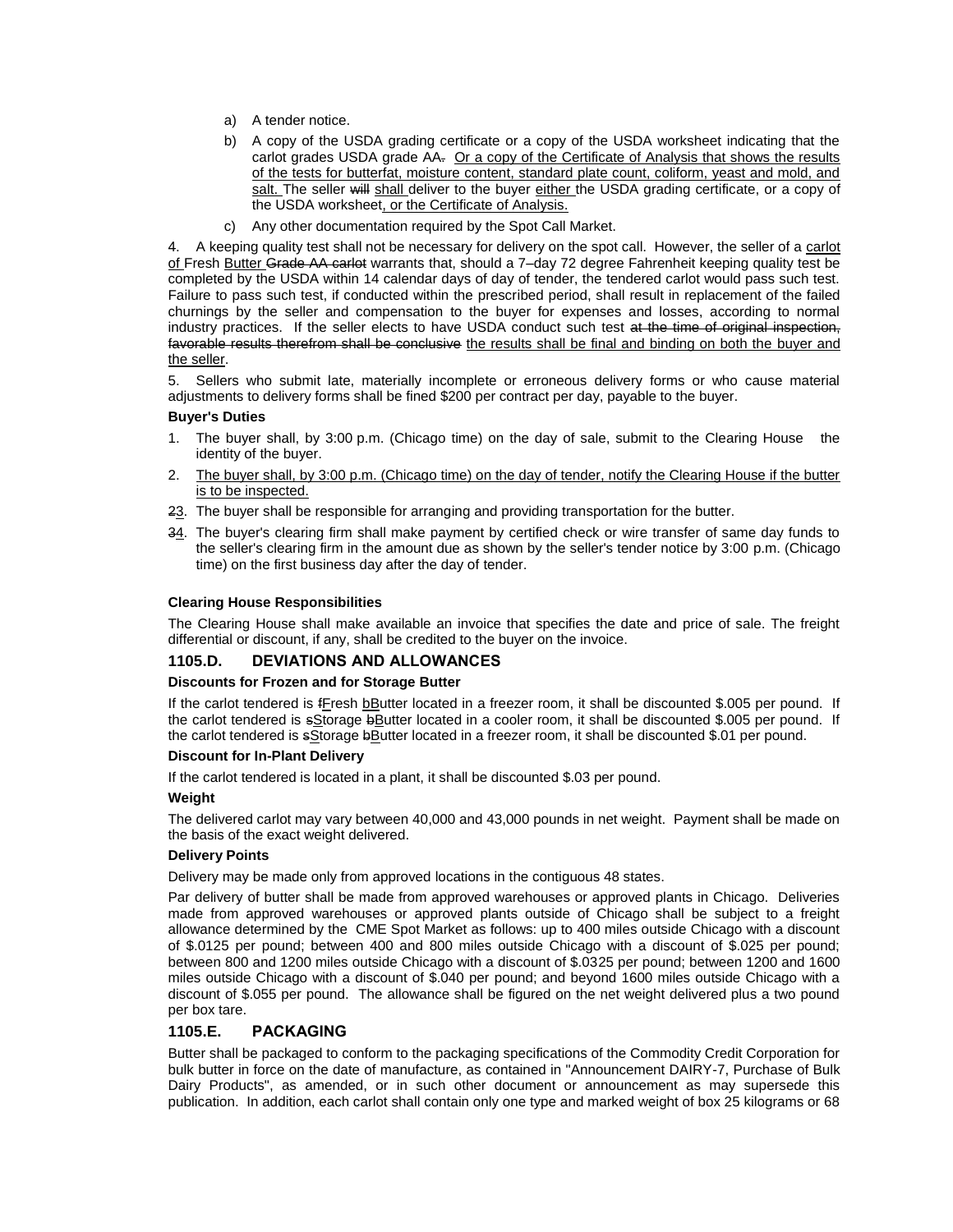pounds net capacity; all the boxes in a churning shall be consecutively numbered; the butter in each box shall be one solid piece and no bulging or misshapen boxes shall be permitted.

# **1105.F. INSPECTION**

Buyer may require that seller obtain an inspection for grade of the butter before it is shipped. Such inspection for grade shall occur prior to shipment at seller's facilities or at a warehouse near the seller's facilities. Inspection for grade shall include completion of keeping quality test, and may be performed either by a USDA grader or by an independent laboratory chosen or agreed to by the buyer. The results of such grading shall be final and binding on both parties.

If buyer requires that the butter be inspected for grade, the following deadlines shall apply:

- 1. Buyer shall pay 90% of the amount invoiced within three (3) business days after the day of invoice, and the balance when inspection is complete.
- 2. Seller shall contact USDA grading service or the independent laboratory within one (1) business day of buyer's demand and shall arrange for the inspection for grade. Seller shall notify buyer and Clearing House of the date on which the inspection for grading is scheduled to occur.
- 3. If the butter fails inspection for grade:
	- a. Seller shall make a replacement load available for pick-up not later than three (3) business days after USDA or independent laboratory discloses the results of the inspection for grade.
	- b. Buyer shall pick up the replacement load not later than three (3) business days after the load is made available by the seller; and
	- c. Buyer shall send documentation of replacement and pick-up to the Clearing House within two (2) business days after pick-up.

The costs of all inspections, documentation and related services performed by USDA grading services or by the independent laboratory, the costs of CME Spot market documentation, and the costs of any related services, such as repackaging after inspection, shall be borne by the buyer if USDA certifies the butter Grade AA, or if the independent laboratory certifies that the butter meets the standards in seller's Certificate of Analysis; or by the seller, if USDA or inspection service, whichever has been chosen, does not certify.

If the buyer inspects and accepts the butter or waives inspection, the buyer cannot therefore dispute the grade of the butter delivered.

Any butter in dispute shall be properly stored by the person having possession.

A USDA grading certificate shall not be valid for delivery if the butter has been moved from the location indicated on the certificate. The USDA grading certificate shall indicate state(s) of manufacture. Sample containers shall be drawn randomly in conformance with DA Instruction 918 00 of the Dairy Division, Agricultural Marketing Service (AMS), USDA, or in such other document or announcement as may supersede this publication.

# **1105.G. GRADING DELIVERY PROCEDURES**

The buyer shall have the right to call for one USDA grading of the carlot at the buyer's destination, either by a USDA grader or by an independent laboratory. Following notification by tThe buyer, the Clearing House shall within one (1) business day, promptly request the USDA or independent laboratory to conduct the grading at the buyer's destination and notify the seller. Grading at destination shall be completed within 16 calendar days of the day of tender, including completion of a keeping quality test.

Failure of any churning to meet all the requirements of this Section shall result in replacement of, or reimbursement for, the failed churnings by the seller and compensation to the buyer for expenses, or reimbursement to the buyer of the entire contract price. and losses. Establishment of losses shall be based on the closing prices of the most recent spot call.

Any claim regarding performance by the buyer or seller of the Rules of this Section shall be reporting to the Clearing House within Tten (10) calendar days of delivery.

# **Proper Handling by the Seller**

The seller shall be responsible for loading according to industry practice. The bill of lading shall be prepared by the seller and shall provide instructions regarding trailer precooling and temperature maintenance during transit. In addition, the bill of lading shall state the time of completion of loading and shall be signed by the seller and the driver, with the seller retaining one copy and the driver three copies. The seller and the driver shall jointly seal the truck promptly upon completion of loading. The buyer may, at his option, request check loading by the USDA at origin.

# **Proper Handling by the Buyer**

The buyer shall be accountable for proper handling during transit and storage until the conclusion of the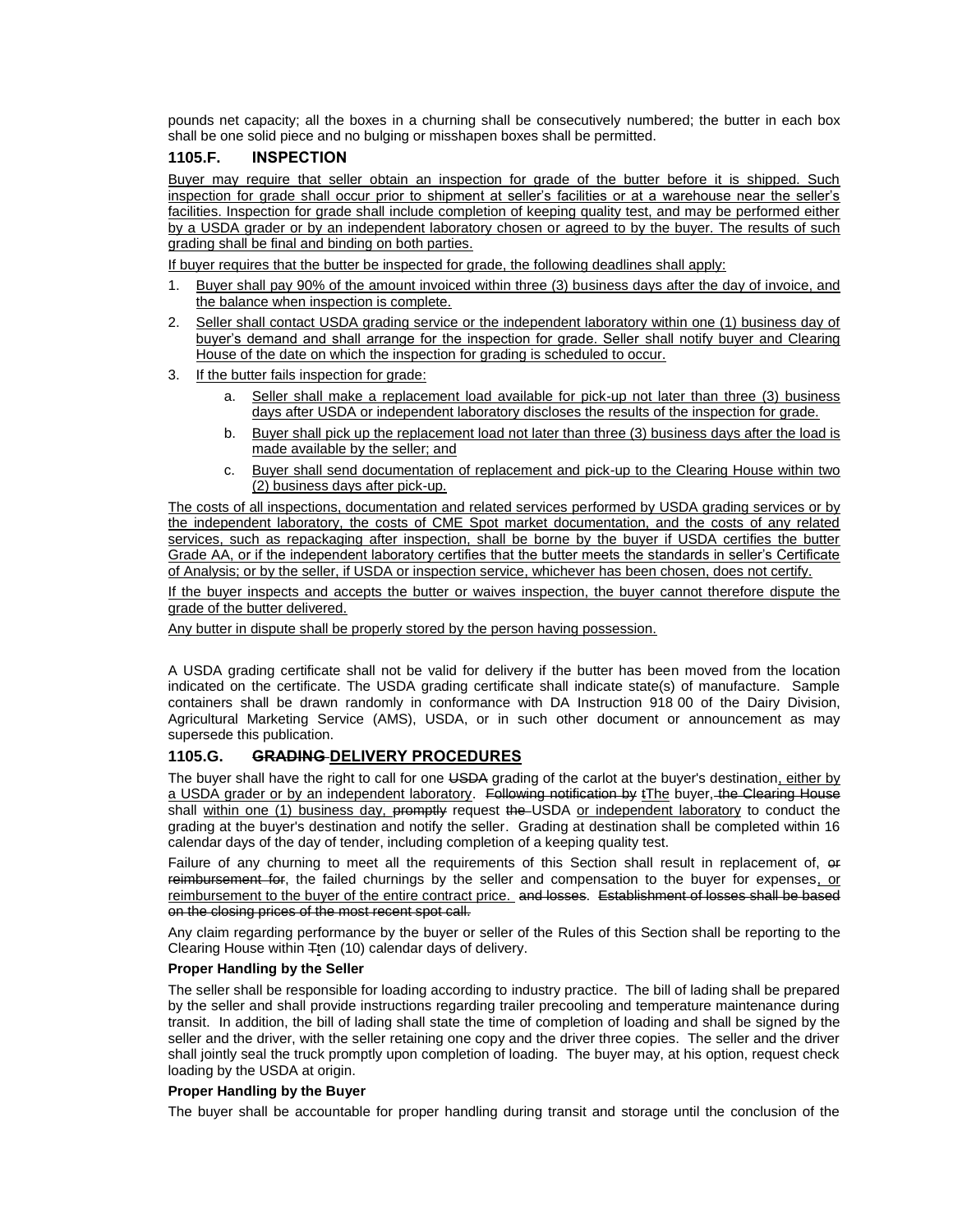grading at destination and appeal grading, if any.

In particular, the truck shall be a properly refrigerated vehicle and shall be cooled prior to loading to a temperature not to exceed 45 degrees Fahrenheit if the butter is fresh and to a temperature not to exceed 0 degrees Fahrenheit if the butter is frozen.

The bill of lading shall state that the truck was properly pre-cooled and that the applicable temperature was maintained throughout transit. Transit time between origin and destination, as evidenced by ICC logs, shall be normal for the weather and other conditions prevailing. Upon arrival at destination, the buyer and the driver shall jointly unseal the truck. The seller may, at his option, request check loading by the USDA at destination.

The driver's copies of the bill of lading shall be endorsed by both the driver and the buyer upon arrival stating the time of arrival at destination, the time unloading commenced and the time unloading was completed. The buyer shall indicate the condition of the butter upon arrival at destination on the bill of lading and the driver shall indicate the place of unloading (i.e. dock, cooler or freezer). The buyer shall keep one copy, the driver one copy and one copy shall be sent by the buyer to the Clearing House.

The buyer shall be able to produce evidence in the form of affidavits that unloading into proper refrigerated storage with temperatures prevailing as above was prompt and according to normal industry practice. The buyer shall be able to produce evidence in the form of affidavits that storage thereafter until completion of grading at destination and appeal grading, if any, was within applicable temperatures as above and in all other ways conformed to normal industry practice.

Failure by the buyer to meet the conditions of Rule 1105.G shall result in forfeiture of the right to compensation for expenses and losses.

### **Appeal Grading**

Following grading at destination, the Clearing House shall promptly inform the seller of the results. A request may then be made by the seller for appeal grading. Requests for such appeal must be presented to the Clearing House no later than 11:00 a.m. Chicago time, one business day after notification to the seller of the results of the grading at destination.

Appeal grading shall be conducted by a grader(s) assigned by the Regional Director of Dairy Inspection and Grading, AMS, USDA. Applications for appeal grading will be accepted or rejected in accordance with AMS regulations. The results of the appeal grading shall be final.

#### **Revocation of Plant Approval**

If upon valid grading at destination according to these Rules, portions of three or more carlots from the same manufacturing plant grade lower than USDA Grade AA within a single 12 month period, then the delivery approval of the plant may be revoked. Any butter originating in such plant after the date of such revocation and put into storage shall also be ineligible for delivery on the spot call.

# **1105.H. ASSOCIATED COSTS**

#### **Delivery from Warehouse**

The seller shall assume storage charges until 5:00 p.m. on the third business day after the date of tender. The buyer shall be responsible for charges for the remainder of the storage month. The buyer's share shall be computed by dividing the prevailing monthly storage rate by 30, raising the quotient to the nearest five cents and multiplying by the number of days remaining until the next expiration date (all months figured as 30 days). Storage charges shall be paid in advance by the seller and the pro rata share due from the buyer shall be added to and shown on the tender notice. All charges for handling prior to the date of tender shall be borne by the seller. All charges incurred thereafter shall be borne by the buyer.

#### **Delivery from Plant**

If the buyer does not remove the butter from the plant of the seller on or before 3:00 p.m. local time on the third business day after the day of tender, the buyer shall be obligated to pay \$.005 per pound for each calendar day subsequent thereto, up to and including the day the butter is removed. The seller must within two business days after removal of the butter invoice such amounts to the buyer and send a copy of such invoice to CME Spot Market. The buyer shall make payment through CME Spot Market.

The original manufacturing plant can only deliver the carlot from its plant. If that carlot is to be resold on CME Spot Market it must be moved to an approved warehouse before it can be sold.

#### **Costs of Inspection**

The costs of all examinations, documentation and related services performed by the USDA grader and the costs of CME Spot Market documentation and related services, such as repackaging after examination, shall be borne by the seller.

**Costs of Grading and Appeal Grading**